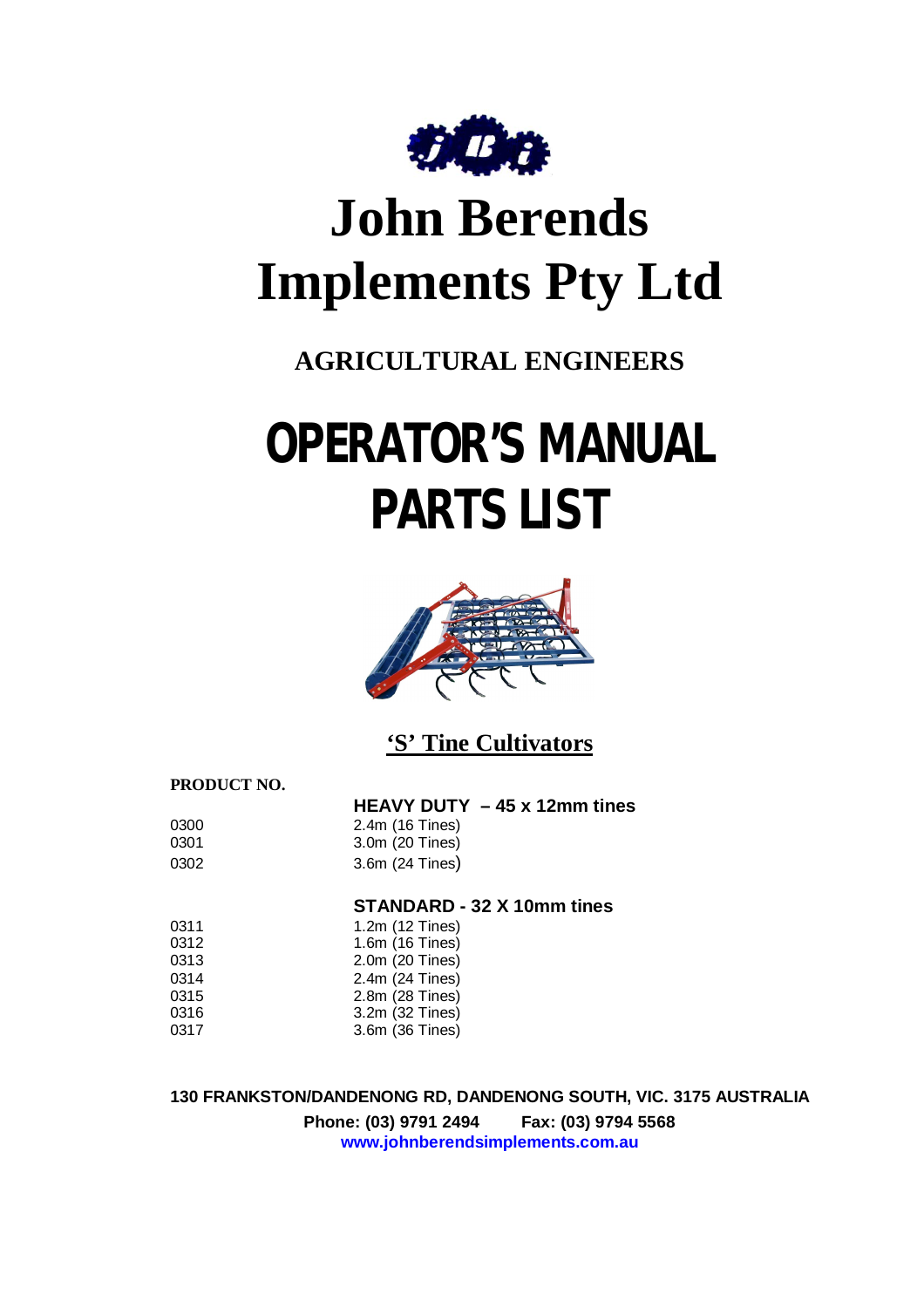## **TABLE OF CONTENTS**

Page No.

**Safety Features** 

1. SERIAL NUMBER (Decal)



2. WARNING DECAL



3. BERENDS DECAL

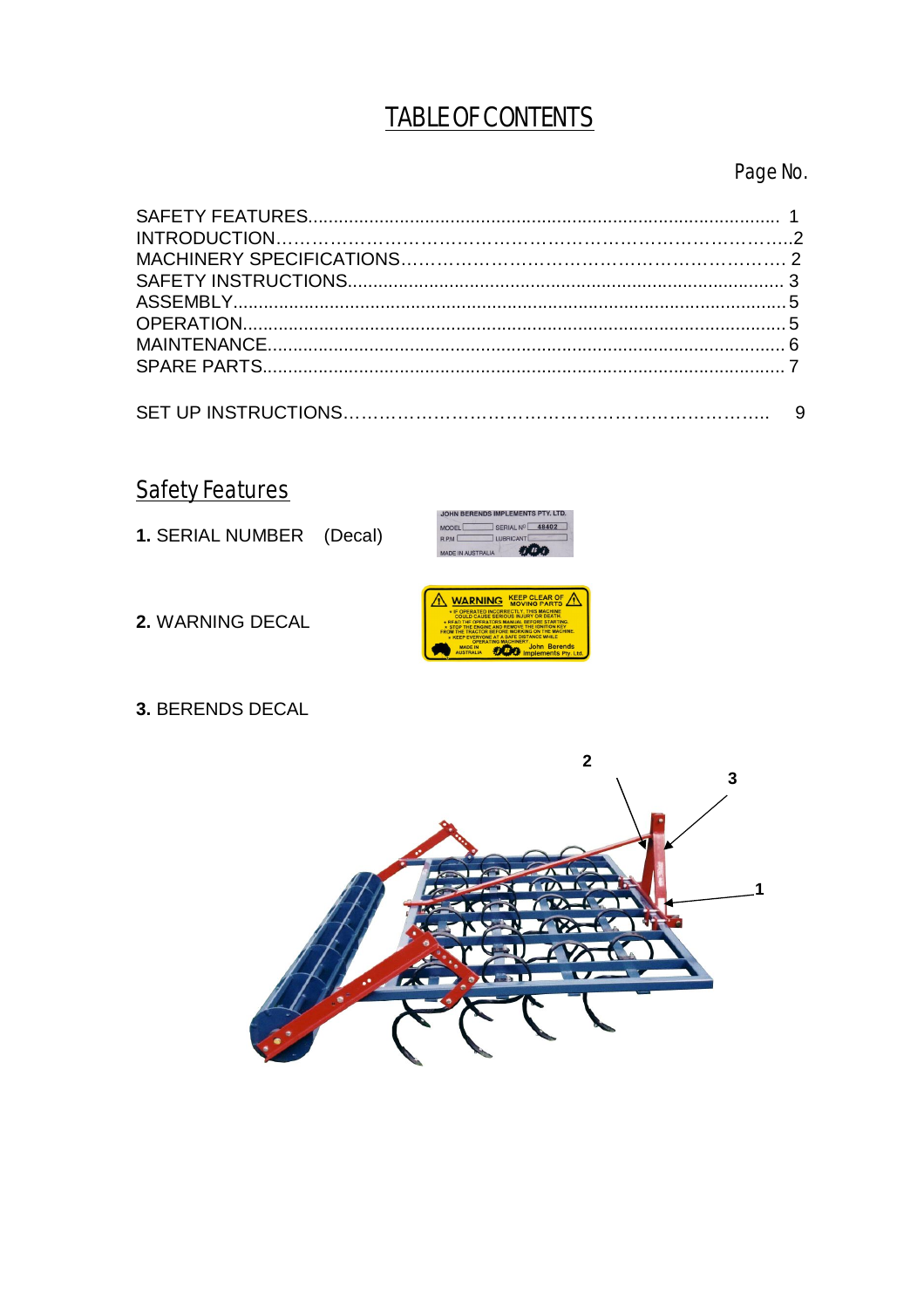#### **INTRODUCTION:**

This manual was developed specifically for the machine you have purchased. The information within is to assist you in preparing, operating and maintaining your machine. Please read and understand the contents of the manual completely before attempting to operate your machine, paying special attention to all safety details. With our policy of continuous improvement, products and specifications may change without notice and without incurring the obligation to install such changes on any unit previously delivered.

#### **'S' Tine Cultivators**

The "S" Tine cultivators are most commonly used for secondary cultivation, although they can be used for primary cultivation in lighter soils. The factors which determine which cultivator one should purchase are the conditions of the soil, the horsepower of the tractor and, most importantly, what ones objectives are. For example, are we turning the soil over to plant a crop or do we just wish to aerate an old pasture. All cultivators have the option of a wheel kit for depth control, and in the case of the "S" Tine cultivator, a crumbler is also available for controlling depth and levelling out clumps and clods. All machines have reversible points and all spare parts are available from the manufacturer

| <b>MODEL</b>                  | Standard 'S' Tines        | Heavy Duty 'S' Tines      |
|-------------------------------|---------------------------|---------------------------|
| No. Tines                     | $12 - 36$                 | 16-24                     |
| <b>Tine Size</b>              | $32$ mm x 10mm            | 45mm x 12mm               |
| Machine Width                 | 1.3m to 3.7m              | 2.5m to 3.7m              |
| <b>Frame Size</b>             | 50mm x 12mm flat          | 50mm x 50mm RHS           |
| Tractor H.P.                  | 2 HP per tine             | 3 HP per tine             |
| <b>Tractor CAT connection</b> | 3 Point Linkage - Cat 1/2 | 3 Point Linkage - Cat 1/2 |

### MACHINE SPECIFICATIONS

#### **WARRANTY**

 John Berends Implements P/L warrants each new product sold to be free from defects in material and workmanship, under normal use and service, as outlined in the operators manual, for a period of 12 months.

 This warranty is void if any damage to the machine has been caused by misuse or non genuine parts have been used or any repairs have been made by any persons other than authorised dealer service personnel.

 The manufacturer/dealer is not obligated to any transportation charges incurred in the repair or replacement of parts.

This warranty does not exclude any condition or warranty implied by the Trade Practices Act 1974 or any other legislation which implies any condition which cannot be excluded.

 Copyright 2005 This Safety Manual is copyright and no part may be reproduced without the written permission of John Berends Implements.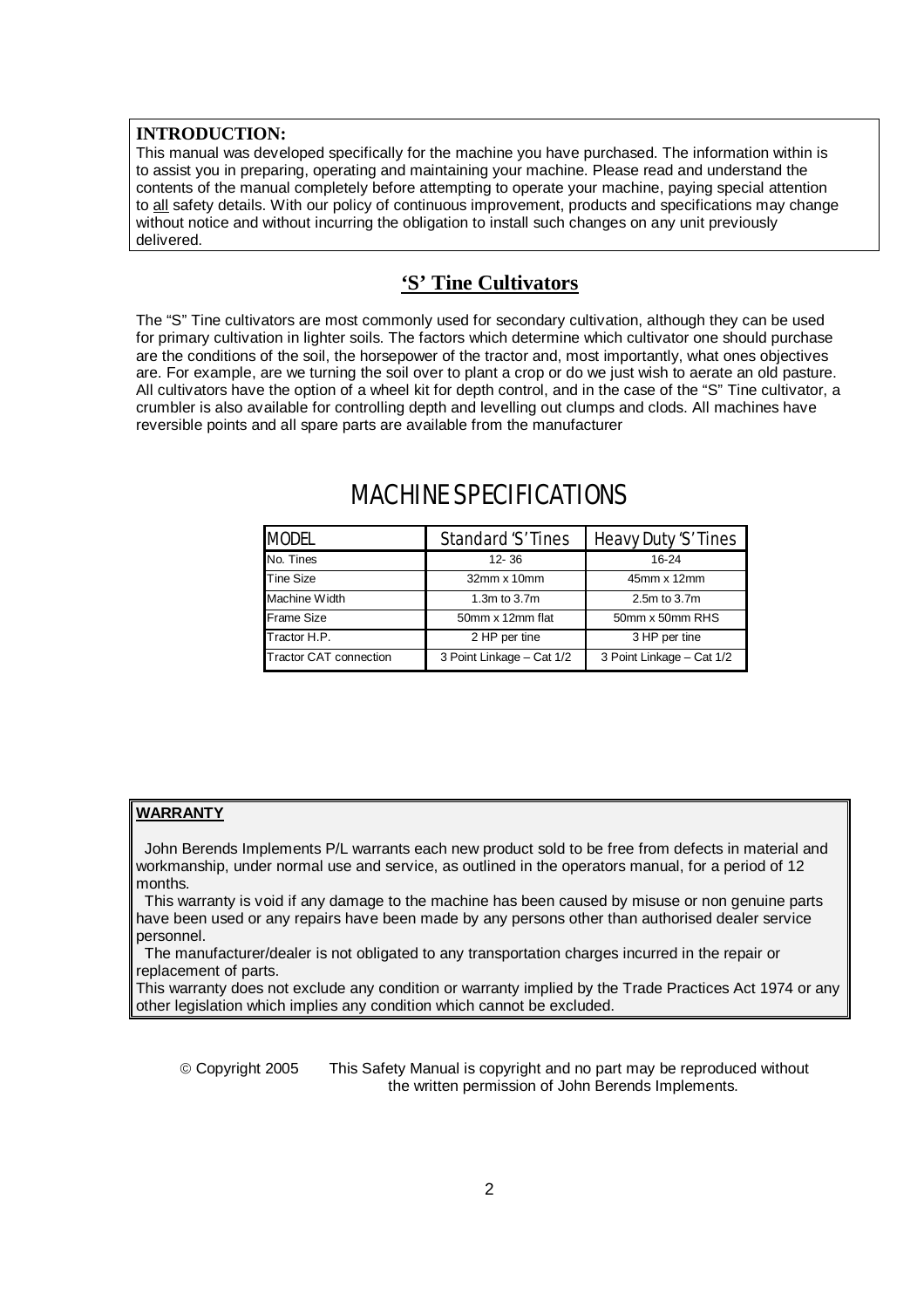# SAFETY



Farm machinery is dangerous if operated incorrectly so please read this manual in its entirety prior to operating the machine.

No operator, however experienced in farm machinery operation, should attempt to use any machine they have not been competently trained to use. Your local Department of Agriculture can help you with training, as can most Occupational Health and Safety offices, Agricultural schools and colleges and farm equipment dealerships.

 All instructions relating to tractor safety as per the tractor operators manual should be followed. When making any machine adjustments, stop the tractor engine first and wait for all moving parts to stop. Maintain the tractor to ensure it remains safe to use. Do not operate faulty or damaged equipment.

Extreme caution should be taken when fitting equipment to the tractor's three point linkage. Avoid standing between the implement and the tractor when coupling machinery.

All machines should be mounted and retained correctly. All guards must be kept in place and correctly maintained. P.T.O. shafts must be correctly attached and secured to both the tractor and the machine. Decals must be visible and legible at all times. Keep well clear of all moving parts.

Keep all people and animals at a safe distance from all moving parts. Children must not be allowed to operate this equipment and all passengers must have the same level of protection as the operator.

Wear protective clothing where appropriate.

Never operate when tired (not alert) or in poorly lit areas and stay alert for humps and other hidden hazards. Remove all timber, rocks and foreign objects prior to operation.

Avoid operating the machine in wet conditions.

Exercise extreme caution when changing direction on hills. Avoid sudden movement, sudden breaking, high speeds, rough terrain and steep slopes.

If machine starts to vibrate, stop tractor, turn off engine and investigate.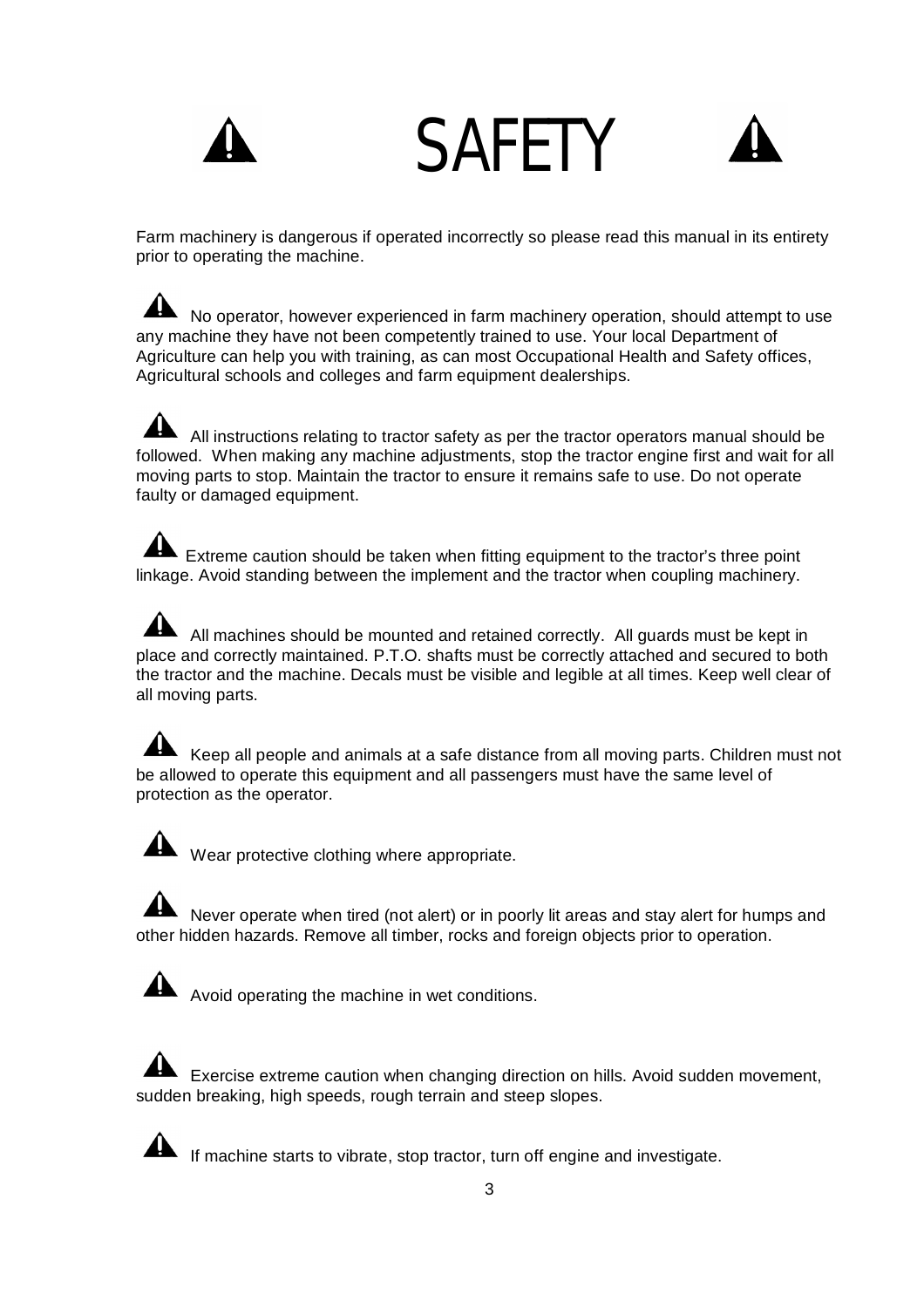After striking a foreign object or if there are doubts about the performance of the machine, stop the tractor as described and check if machine is making excessive noise.

 Extreme caution must be taken when working in public areas (roadsides etc). It is recommended that flaps and chains are fitted to slashers when operating in public areas. These are available as optional extras. Rear flaps are compulsory in public areas.



Watch overhead clearance and beware of underground pipes and cables.

Where fitted, hydraulic hoses and fittings must be maintained so as to prevent damage.

Do not modify this equipment in anyway, or use it for any other purpose than it was designed to do.

Never work under unsupported machines or adjust unsupported machines. Do not enter the danger zone where a load being carried by a machine could fall on you, for example a round bale from a bale fork, a log from a carryall or material from a rear end loader.

These instructions should be used in conjunction with any local regulations regarding safety ie OHS.

**Maintenance is essential for safe operation. Ensure maintenance is carried out regularly by people qualified to do so. This is of particular importance on P.T.O. drive machines where driven parts can fly off at high speed if wearing parts are not properly maintained.** 

## FAILURE TO FOLLOW THESE INSTRUCTIONS AND PROCEDURES MAY RESULT IN EQUIPMENT MALFUNCTION, OR DAMAGE, SERIOUS INJURY OR EVEN DEATH.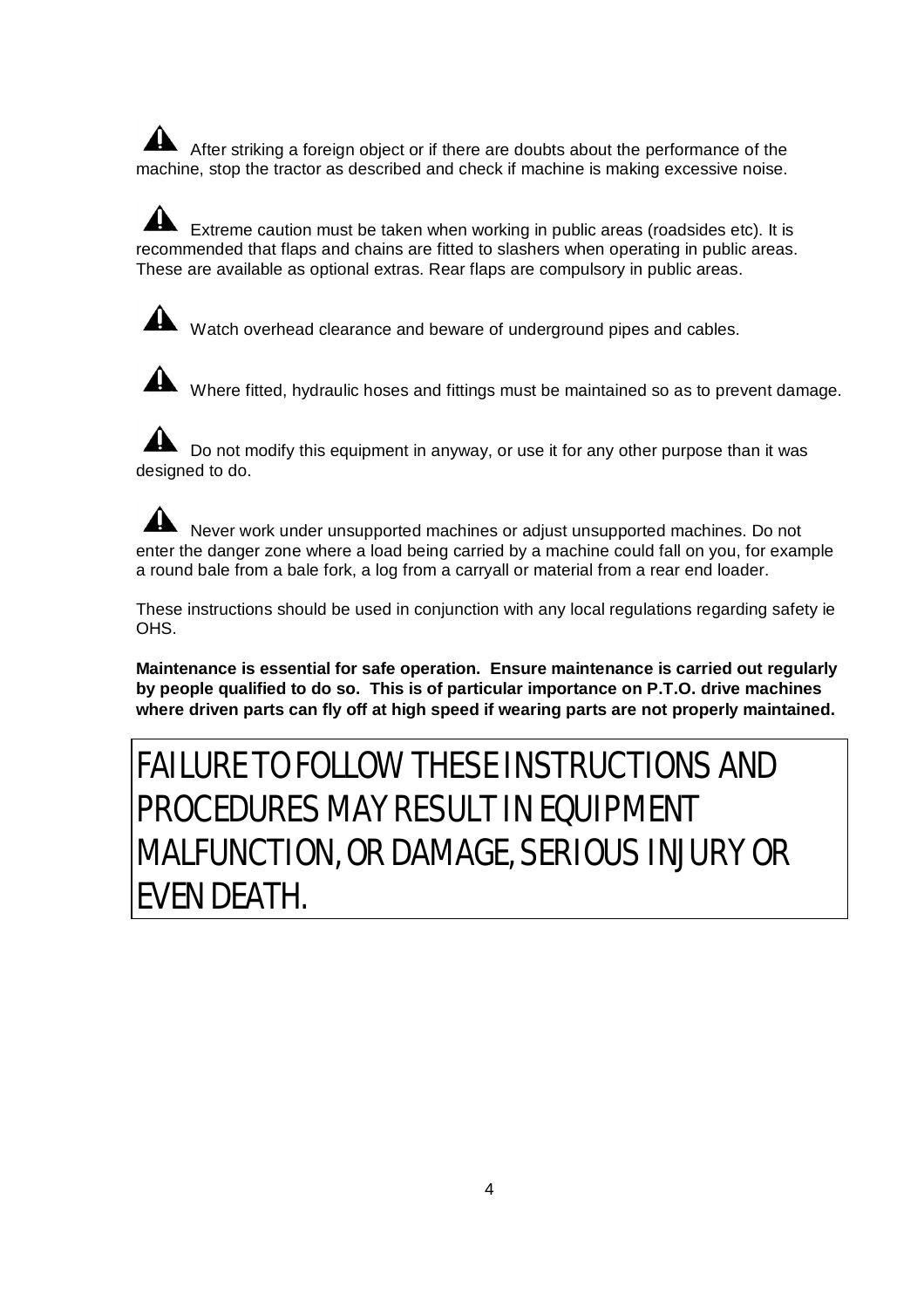#### **ASSEMBLY**

#### **Main Frame**

Attach the headstock (A-frame) and secure with plates and  $3\frac{1}{2}$ " x  $\frac{1}{2}$ " bolts provided. Attach long support stays to headstock with 2"  $\times$  34" and secure with plates and 4"  $\times$  1/2" bolts (centre stay) and  $3 \frac{1}{2}$ " x  $\frac{1}{2}$ " bolts/50 x 16mm bolts (outside stays – only on frames larger than 2.8m). Mark out the tine positions on the frame using the 'set-up' sheet at the back of the manual (p 9). When mounting the tines there are two main methods of doing it:

- a) Raise the frame horizontally off the ground allowing enough clearance underneath to mount the tines without them touching the ground (approx 500mm). Support the frame adequately so that it can't fall over. This process would require a forklift or similar.
- **or**
- b) Using a crane or jib, lift the rear of the cultivator so that the frame is standing vertically, resting with the headstock on the ground. Ensure that the frame is securely supported at all times whilst in this position.

#### Always ensure that assembly is carried out on flat even ground.

Secure the tines with the clamps and 50 x 12mm bolts provided. When all tines are fitted, lower the frame to the ground so that it is resting on the tines.

#### **Crumbler (optional)**

Insert bearing into bearing housing and secure to outside of main arm (angle) with 1  $\frac{3}{4}$ " x  $\frac{1}{2}$ " bolts. Attach main crumbler arm onto the crumbler shaft and secure bearings with grubscrew. Position crumbler behind the frame and secure crumbler arms to the outside of frame 'end bars' using the 4" x 5/8" bolts. Ensure the square block washer is fitted on the inside to prevent bolt pushing through frame when tightening up. Attach short plate (3 holes) to outside of frame using 3 ½" x ½" bolts provided. Use remaining adjustable bracket (9 holes) to connect crumbler arm to short plate with 50 x 16mm bolts,

Line the lower linkage arms between the lower linkage plates of the cultivator, slide the linkage pins through the holes and secure with linch pins. Attach the top link to the cultivator. The lower linkage arms must be level with each other. The tractor top link may need to be adjusted to ensure the cultivator is parallel to the ground when working. However, never have the top link horizontal as this will cause the cultivator to move sideways and make it difficult to track

#### **OPERATION**

Once all safety procedures have been followed, start the tractor and raise the cultivator off the ground. Ensure the tine spacing is acceptable and all tines are secure.

#### **Working Speed**

Depending on the soil condition, tractor speed should be at 8-12 kph. This will produce the best crumbling affect without leaving large clods. It is advised that travelling fast with a light cultivation a couple of times is more beneficial than a slow pass doing heavy cultivation. A weeks interval between passes allows weeds to germinate in between passes which are subsequently turned over in the second pass.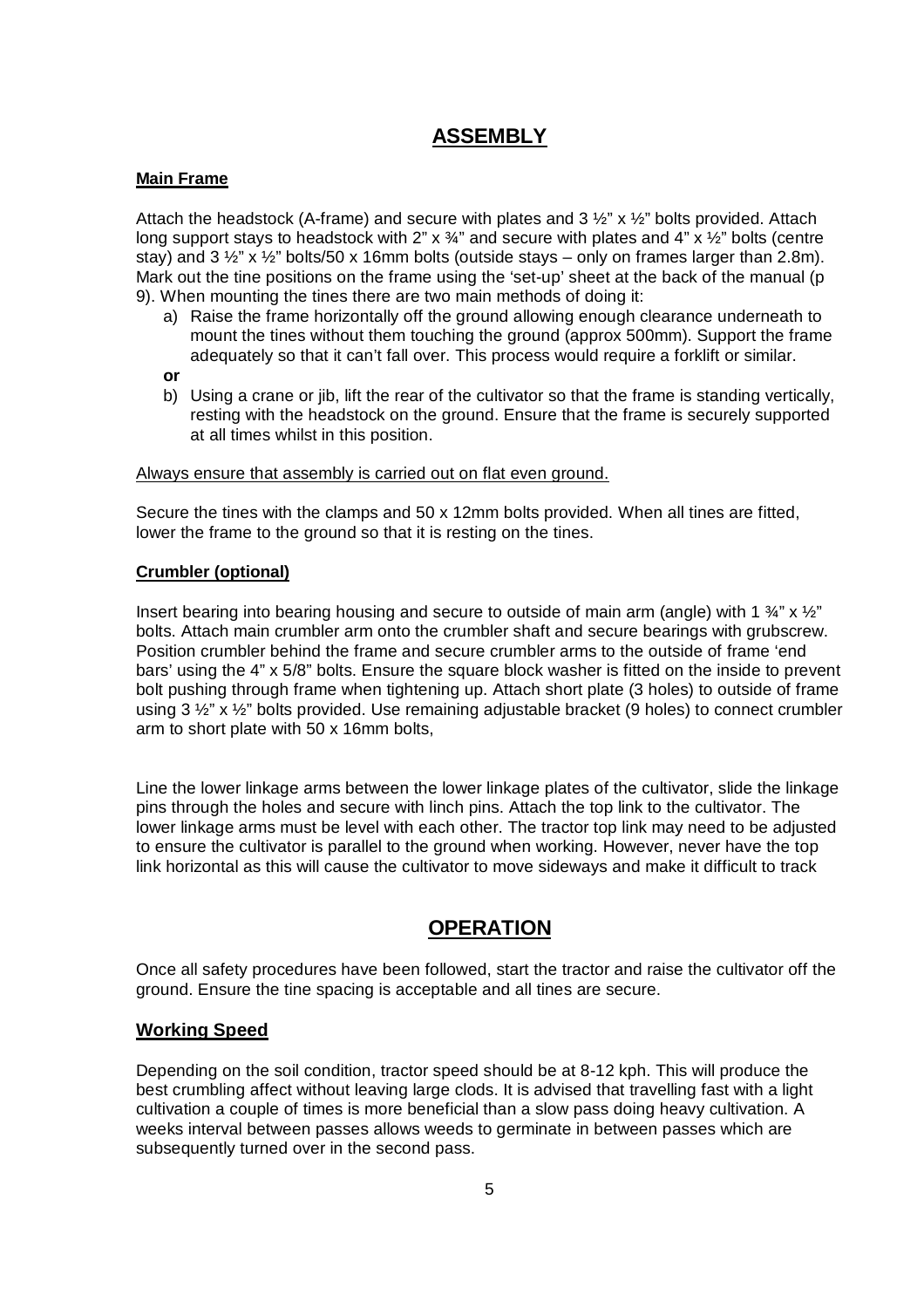#### **Turning**

Lift the cultivator out of the soil. Never turn before the tines are completely free from the soil, otherwise the innermost tines will be forced sideways and backwards. When making part turns with the cultivator in the soil, you must use so big a circle that the innermost tines never move backward.

#### **Reversing**

Never reverse with the tines in the soil, but make sure the cultivator is fully raised. When reversing in the soil the tines can very easily be overloaded, which later leads to breakages.

#### **Stopping**

Lower the cultivator, stop the tractor engine (removing the ignition key) and apply the park brake. Ensure that the cultivator is well supported when not in use.

**CAUTION:** When the cultivator is on the ground, yet not linked to the tractor, it may be unstable. Make sure something is put in place to keep the machine balanced. ie chock up the linkage with a block of wood.

#### **MAINTENANCE**

When doing any type of maintenance on this machine, always follow the safety steps described in this manual. Use only authorised genuine parts for replacement. The cultivator must be adequately supported under its body (Make certain it cannot fall).

#### **Wheel kit**

Check tyre pressure. Wheel must run freely on axle. Note: Bearings are replaceable if necessary.

#### **Crumbler**

Ensure both bearings are kept lubricated with bearing grease.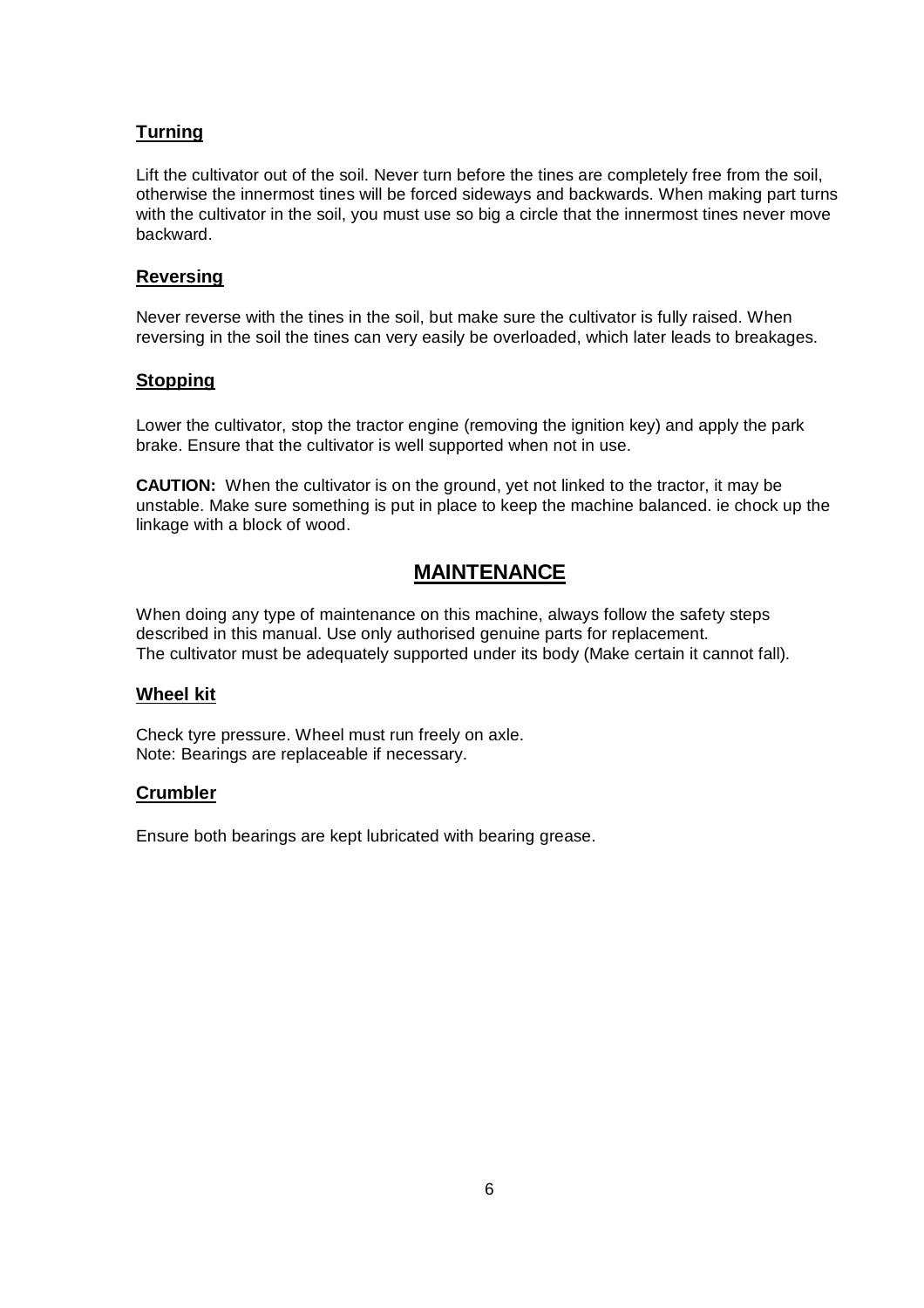## **SPARE PARTS**

#### ORDER SPARE PARTS THROUGH YOUR ORIGINAL SUPPLIER OR YOUR LOCAL JOHN BERENDS IMPLEMENTS DEALER.

Always quote the machine serial number or product number, spare part number and its part name as stated in the operator's manual.

| Key No.        | Part No. | Quantity       | <b>Description</b>                                            |
|----------------|----------|----------------|---------------------------------------------------------------|
|                | 1670     | ar             | Tine with point 32 x 10                                       |
| $\overline{2}$ | 1672     | ar             | Clamp bracket, bolt/nut/sw to fit 1670 to 50 x 12 frame       |
| 3              | 1678     | ar             | Reversible point                                              |
|                | 1680     | ar             | 2 1/2" Goosefoot                                              |
|                | 1682     | ar             | 4" Duckfoot                                                   |
|                | 1684     | ar             | Lucerne or grass point                                        |
| 4              | 1686     | ar             | Plough bolt/nut                                               |
| 5              | 1927     | 2              | Bearing to suit crumbler roller                               |
| 6              | 1965     | 2              | Bearing housing to suit crumbler                              |
| $\overline{7}$ | 1969     | 2              | Cat 1 push thru pin suit 1.2 -2.4 'S' tine cultivators        |
|                | 1972     | 2              | Cat 2 push thru pin suit 2.8 - 3.6 'S' tine cultivators       |
| 8              | 1963     | 1              | Headstock $(1.2 - 2.4m$ models only)                          |
|                | 2318     | 1              | Headstock (2.8m - 3.6m models only)                           |
| 9              | 2319     | 1              | Centre support stay $(1.2m - 2.4m$ models only)               |
|                | 2320     | 1              | Centre support stay (with T-piece $-2.8m - 3.6m$ models only) |
|                | 2321     | 2              | Long outside support stays (suit $2.8m - 3.6m$ models only)   |
|                | 2322     | $\overline{2}$ | Outside stay rear support bolt/pipe/plate (suit above)        |

#### **Standard 'S' tine cultivator**

#### **Heavy Duty 'S' tine cultivator**

| Key No. | Part No. | Quantity       | <b>Description</b>                                            |
|---------|----------|----------------|---------------------------------------------------------------|
|         | 1961     | ar             | Tine with point 45 x 12                                       |
| 2       | 1662     | ar             | Clamp bracket, bolt/nut/sw to fit 1961 to 50 x 50 frame       |
| 3       | 1679     | ar             | Reversible point                                              |
|         | 1680     | ar             | 2 1/2" Goosefoot                                              |
|         | 1682     | ar             | 4" Duckfoot                                                   |
|         | 1684     | ar             | Lucerne or grass point                                        |
| 4       | 1686     | ar             | Plough bolt/nut                                               |
| 5       | 1927     | 2              | Bearing to suit crumbler roller                               |
| 6       | 1965     | $\overline{2}$ | Bearing housing to suit crumbler                              |
|         | 1969     | $\overline{2}$ | Cat 1 push thru pin suit 2.4m 'S' tine cultivator             |
|         | 1972     | $\overline{2}$ | Cat 2 push thru pin suit 3.0m and 3.6m 'S' tine cultivator    |
| 8       | 1963     | 1              | Headstock (2.4m models only)                                  |
|         | 2318     | 1              | Headstock (3.0m - 3.6m models only)                           |
| 9       | 2319     | 1              | Centre support stay (2.4m model only)                         |
|         | 2320     | 1              | Centre support stay (with T-piece $-3.0m - 3.6m$ models only) |
|         | 2321     | $\overline{2}$ | Long outside support stays (suit 3.0m model only)             |
|         | 2323     | 2              | Long outside support stays (suit 3.6m model only)             |
|         | 2322     | $\overline{2}$ | Outside stay rear support bolt/pipe/plate (suit above)        |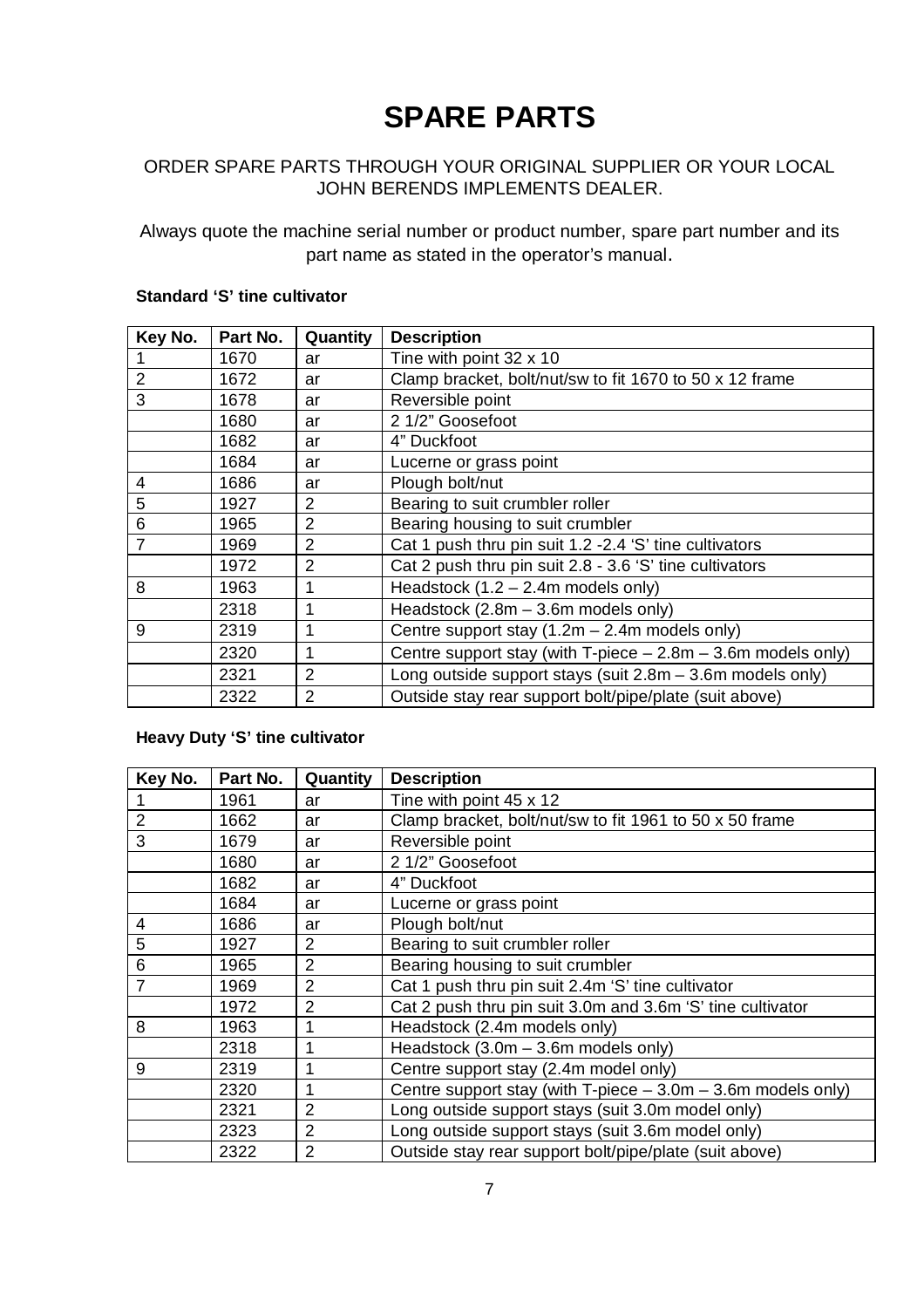**'S' Tine Cultivator**

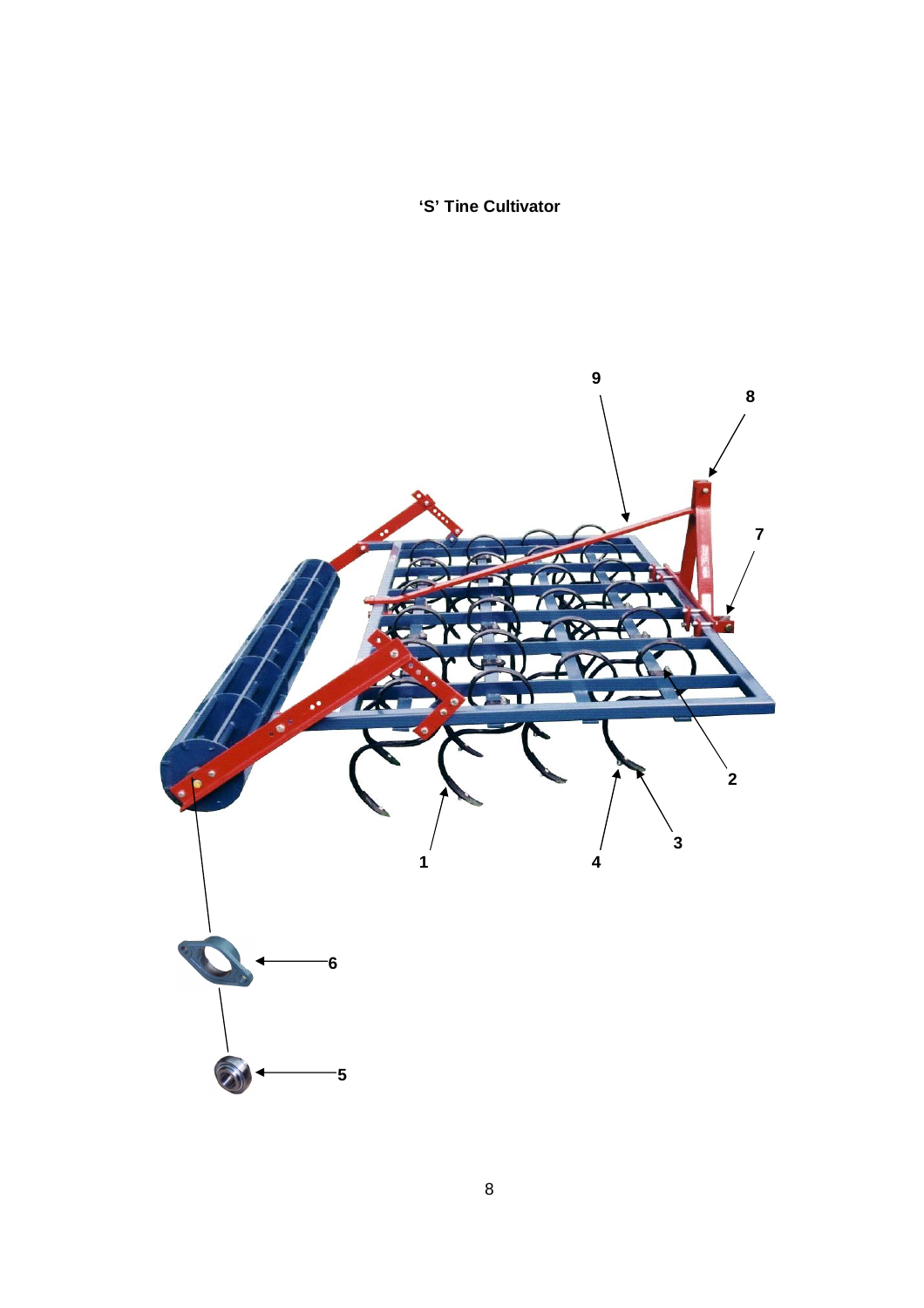#### **'S' Tine Assembly Instructions – Tine Positioning**

This set-up refers to both the standard and heavy duty models. The measurements are different between them however they have been illustrated on the same frame.



#### **Standard Model – 4 Row**

Position tine **A** with the clamp on the front row (1<sup>st</sup> flat section row) as far to the left of the machine as it will go. Then put a tine every 400mm across the frame on the same row to the opposite side. It is easier to measure from the left hand edge of one clamp to the left hand edge of the next clamp rather than tine centres. Some slight variation may be required due to cross-members or stay positioning.

Position tine **B** on the second row with the left hand edge of the clamp 100mm from the left hand inside edge of the frame. Then position the tines every 400mm as per the first row.

Position tine **C** on the third row with the left hand edge of the clamp 200mm from the left hand inside edge of the frame. Then position the tines every 400mm as per the first row.

Position tine **D** on the third row with the left hand edge of the clamp 300mm from the left hand inside edge of the frame. Then position the tines every 400mm as per the first row.

This is the standard 100mm tine spacing and can be altered to customer specification if required.